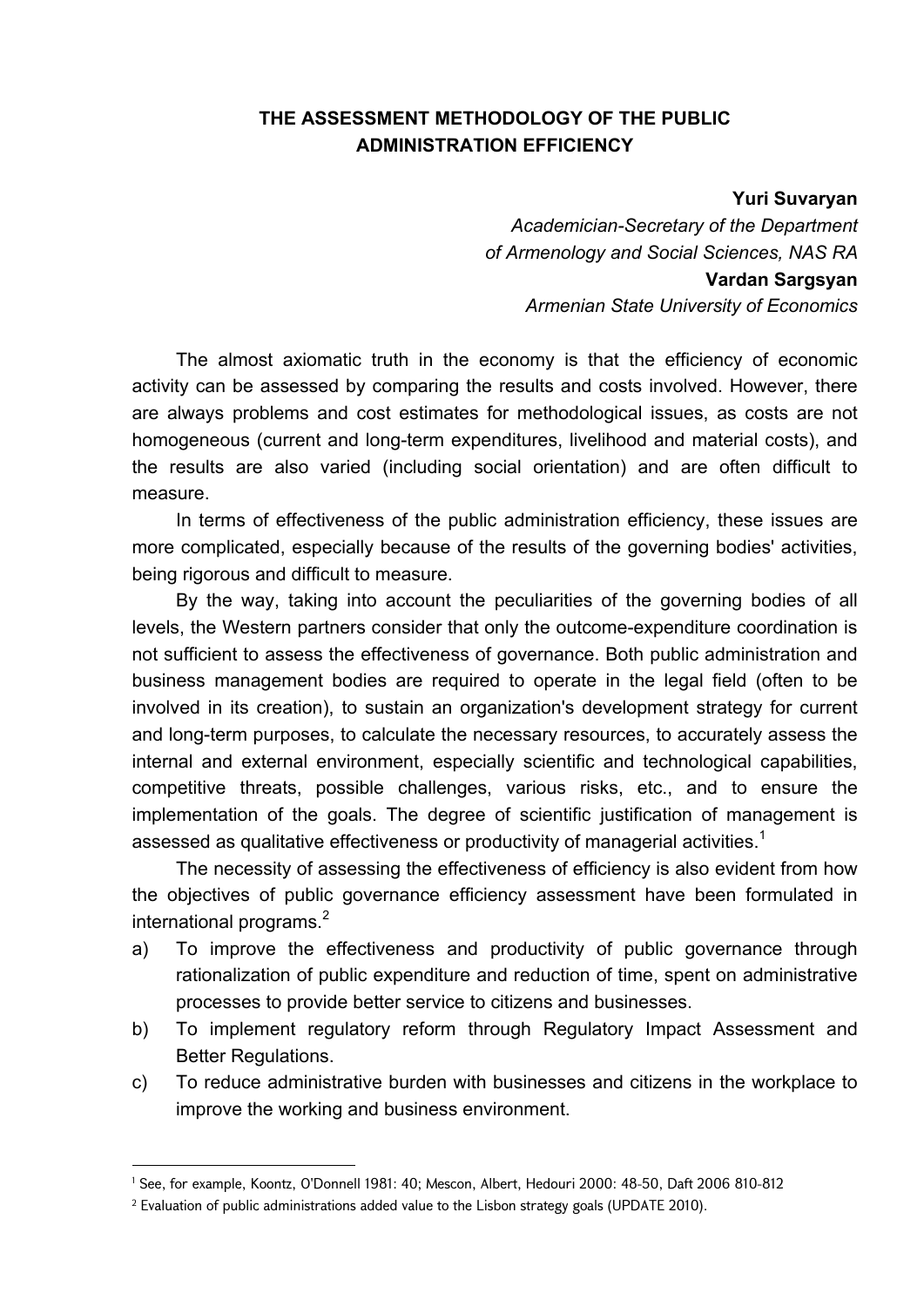- d) To strengthen the competitiveness, which is one of the causes of the economic crisis in Europe.
- e) To make institutional changes in the public sector reconstruction to eliminate / merger (the number of administrative units or departments targeted at finding synergies and creating a new and more efficient structure by removing the corresponding functions.
- f) To promote innovation and enable it as a key asset to increase productivity in all economic sectors.
- g) To increase transparency and accountability by opening information to citizens for public accountability and public performance to stakeholders.

The UN uses at least three types of public governance outcomes indicators:<sup>3</sup>

- Situation (impact) indicators that provide an indication of whether the developments of crucial importance to the UN are taking place (impact indicators and situational indicators are essentially the same, although the first may be more specific and the latter may be more general). The situation indicators are essentially characterized by the dynamic development of evolutional situation. Such indicators are used to assess the Millennium Development Goals of the United Nations and reflect the long-term outcome or impact. The available figures provide an enlarged picture of the state of macroeconomic development in the country. These indicators are more useful for the evaluation of the country's governance performance, showing how these or that development strategies are implemented. A concrete example of such an indicator is the Human Development Index, which is used as part of the UN Development Program Implementation Assessment.
- Outcome indicators that evaluate progress in terms of specific outcomes. These figures mainly help to implement strategies in the organization or in the macro level, with key performance outcomes, and are useful for emphasizing positive changes in development. Similar indicators in the public administration system can be used to assess the effectiveness of the legal framework, as well as the allocation of financial resources as a result of parliamentary activities.
- Output indicators that evaluate the progress of specific operational activities. These indicators help to measure and verify outputs that can be measurable and can clearly show the degree of efficiency. The evaluations obtained are useful for project managers who are responsible for the results. These indices are mostly quantitative. For example, how many public schools have been renovated, how many teachers have been trained, how many jobs have been created, and more?

Recently, UN-led research has focused on qualitative assessments. Methodological approaches to the selection of effective cohorts have been developed for this or that program. The selection and application of indicators are important and meaningful work that requires a serious research potential. The use of large numbers of

<sup>3</sup> *Ruby Sandhu-Rojon* Selecting Indicators for impact evaluation, *UNDP.*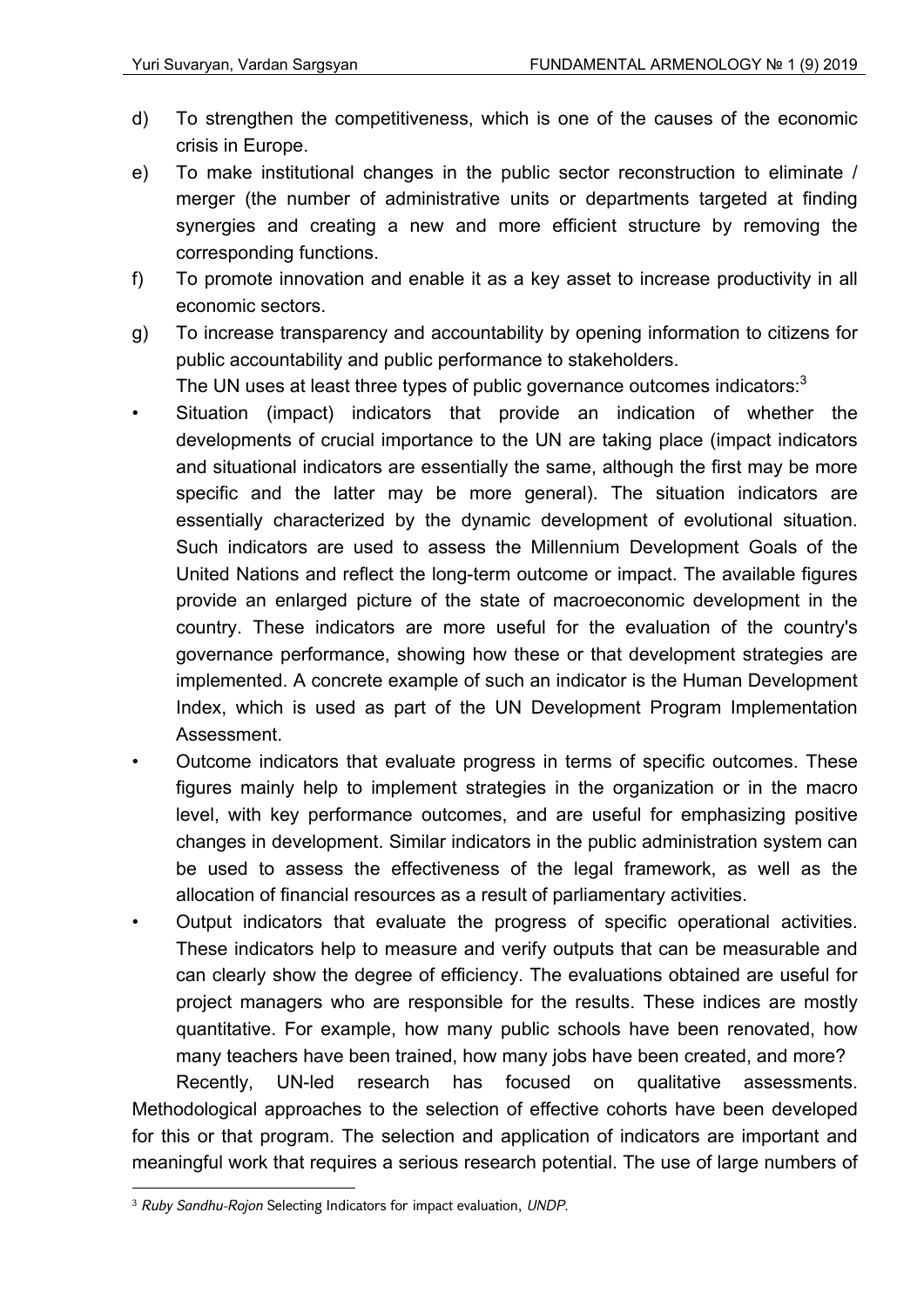indicators is often ineffective. The reliability of the indicator is highly important for a reliable result. In fact, the quantitative indicators are more objective than the qualitative observations that are subjective and largely relied on inaccurate and accurate information, but their perception is gaining momentum.

For example, as the outcome or output indicators can be used either qualitative or category, as well as quantitative or numeric indicators. Qualitative indicators can indicate a bidirectional value ("yes" or "no") and to identify a particular category in several categories (A, B, C, or D). Quantitative indicators can show an absolute or relative value (eg part or%).

Evaluation of the effectiveness of governance is the basis for formulating governance strategies. If the economic efficiency assessment system is determinate and already formed as it relies on quantitative assessments, the effectiveness of public governance can not only be quantified, as social and political impulses are also crucial and the quality indicators of management efficiency are highlighted. There are many different and often contradictory approaches in the scientific literature. It is useful to study the current experience and practical approaches to formulate more acceptable approaches to the effectiveness of public administration in Armenia.

As was mentioned above, the effectiveness of governance activities can be characterized by quantitative and qualitative indicators. Quantitative indicators typically characterize economic impacts, and qualitative indicators are mostly in the field of social and political influences.<sup>4</sup>

Of course, besides quantitative indicators, social factors can also be estimated from the viewpoint of economic effects. If the objective is to evaluate the success of the governance, using performance indicators, first of all it is necessary to define the concept of "executive" of public administration, as the effectiveness assessment is essentially the performance evaluation. As Neely mentions, "performance measurement is a problem that is often discussed but rarely defined."<sup>5</sup>

The same author presents the definition of how to understand the effectiveness of public management and its measurement. "Measuring effectiveness can be defined as a quantitative assessment of effectiveness and quality."

The performance of systems in technical sciences is relatively distributed with performance variability (unit number of work done over time). It is difficult to formulate such a clear definition of public administration. This is largely due to the fact that the public administration system is a very complex system, the investment and outcome of which are both measurable (for example, financial nature) and not directly measurable (for example, the quality of staff work, the quality of non-commercial services, and so on). There is a principle that says that one cannot measure the intrinsic limit, and even cannot control the scarcity. So, first of all, the indicators that affect the performance make it possible to make it as accurate as possible. The assessment and evaluation of

<u>.</u>

<sup>4</sup> https://studfiles.net/preview/3847102/page:7/.

<sup>5</sup> Neely, Mills, Gregory, Platts 1995: 80-116.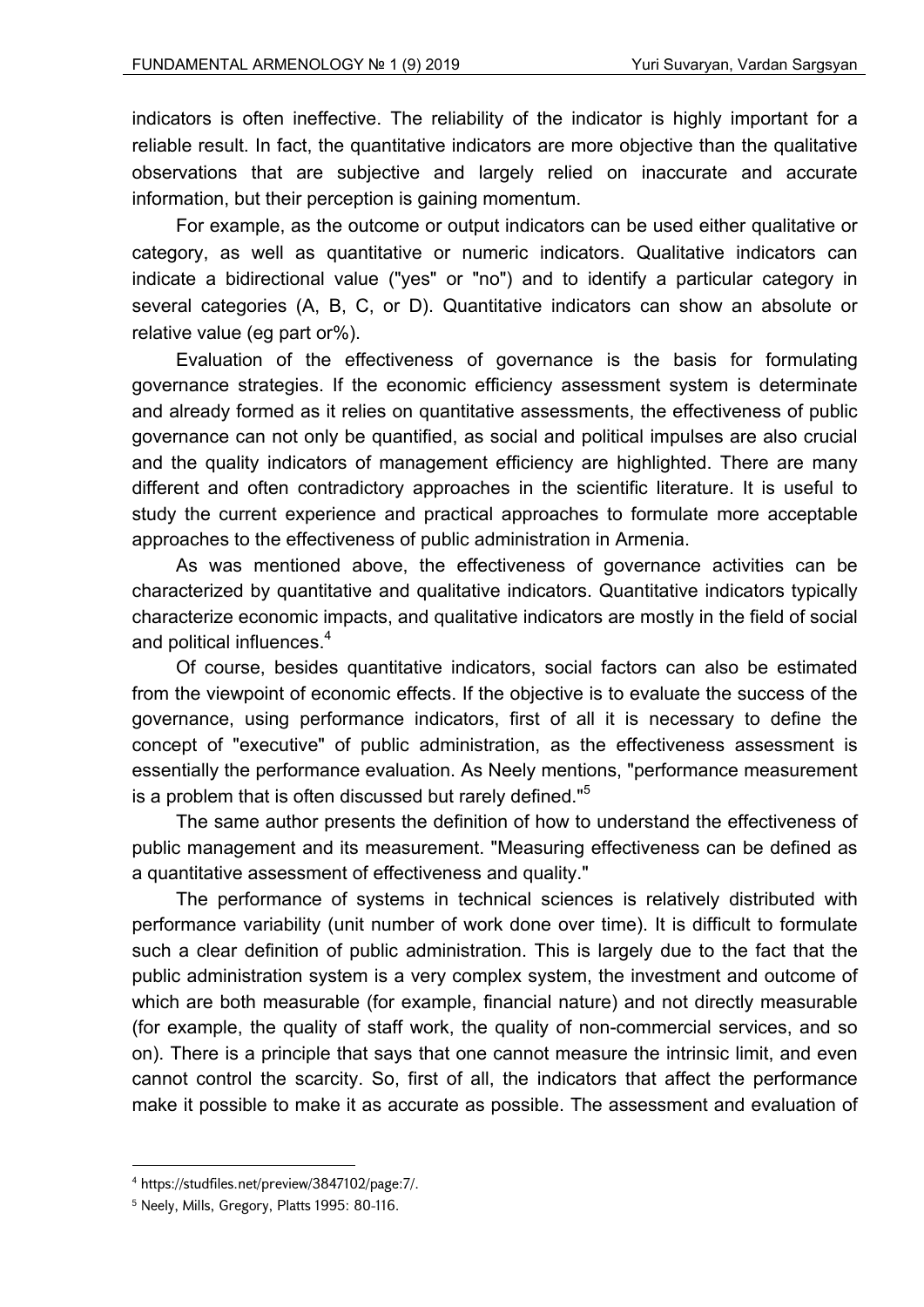the performance of public administration bodies can be answered by the extent to which the public services are offered efficiently and effectively. $6$ 

Performance in public administration is generally a very extensive term, especially if you consider the work of stakeholders (all individuals and institutions linked to public governance) as their interests may vary from first glance. This is especially reflected in the synergic consequences of the duality of financial relationships and the resulting public budget. Each participant of the public selection accepts different goals and actions according to his interests.

Nevertheless, if the public administration system works properly, the need to consolidate and satisfy the different interests of all stakeholders will consist of compromise solutions, or mathematically speaking, the creation of an optimal management system that also receives external signals. If we take into consideration that the benefits of public governance efficiency for certain stakeholders are defined by system inputs (i.e., investments), it is possible to define the performance of each beneficiary as a ratio of outflows or inputs or as difference between outflows and receipts.

It is widely believed that non-profit organizations that include all state-owned institutions cannot generally profit from their activities. This is wrong because the nonprofit organizations are really organizations that do not generate profits for their owners, managers or beneficiaries to redistribute, but under certain circumstances they can generate profits that they need to re-invest in the same organization's development to achieve its goals.

Public organizations are currently facing the challenge of developing a clear performance measurement system that will adequately reflect the quality and effectiveness of the performance.<sup>7</sup> There is no universal model of public management performance measurement and the approaches are different in different organizations.

There are also approaches to the substantial similarities between public and private systems. As noted by David Holly and Emanuel Lobina,<sup>8</sup> one cannot say that there is considerable difference between the effectiveness of public and private organizations. As a result of the research, both in developed countries and in developing and transition ones, it has been revealed that the governance status of public and private sectors is not important in terms of governance, and the ineffectiveness of any organization is not entirely linked to its ownership. Analyzing privatization processes in the United Kingdom, Massimo Florio concluded that privatization processes had no visible impact on the operations of the entity's operations management, and net earnings were zero, taking into account the transfer of value to workers from their employees.<sup>9</sup>

<sup>6</sup> Greiling 2005: 551-567.

<sup>7</sup> Wright, Nemec 2003.

<sup>8</sup> Hall, Lobina 2005: 3.

<sup>9</sup> Florio 2004.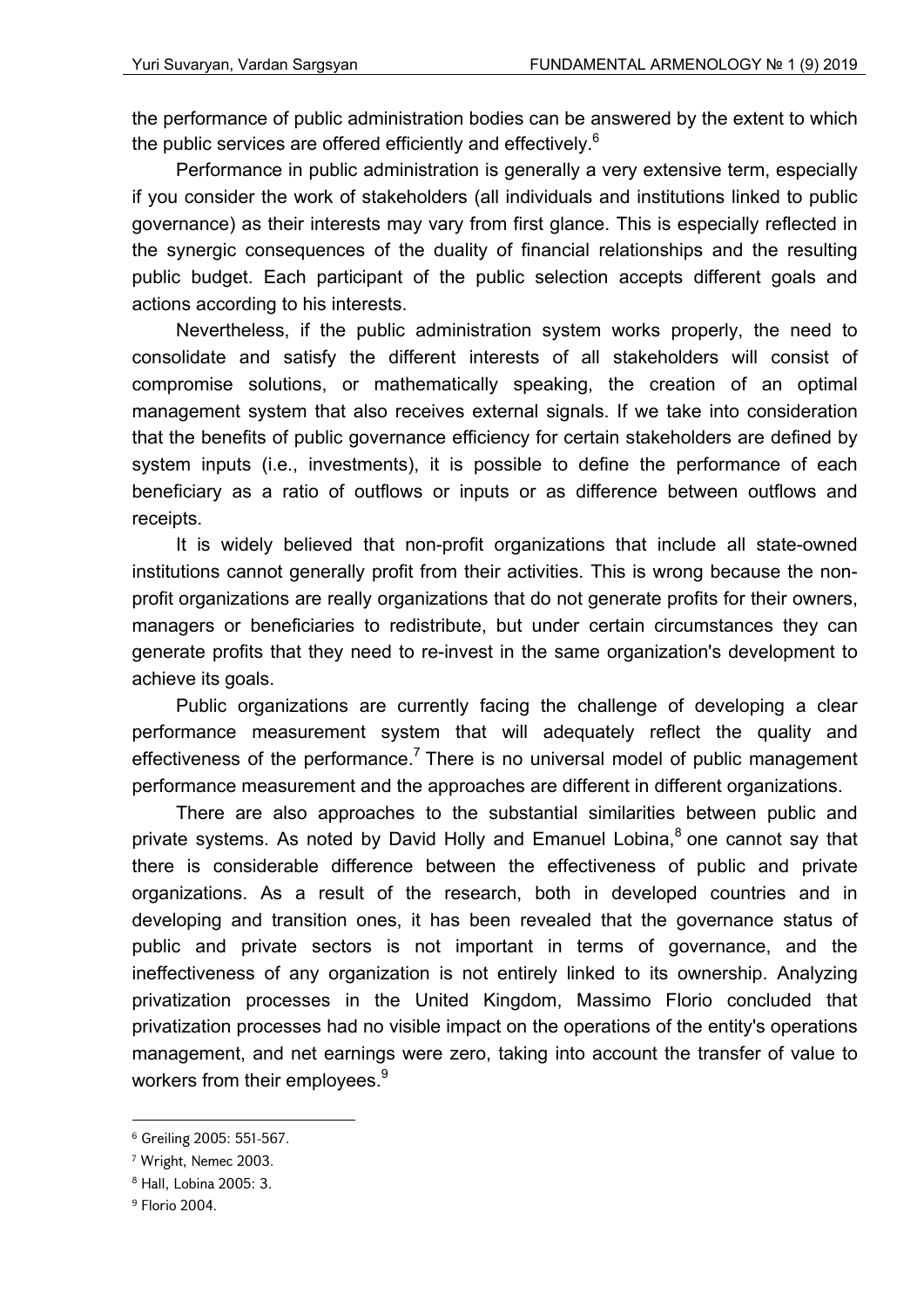As was noted above, the efficiency is an indicator that is obtained through a report on the outcome or consequences. Public expenditure efficiency implies a link between the economic and social consequences of the project implementation and the efforts to finance the project.

Qualitative effectiveness is the rate that is given to the result achieved to the situation to which it is programmed to achieve.

Peter Dracer believes there is no effectiveness without qualitative effectiveness, because it is more important to reach the situation that is formulated as a goal than to do something good, which is not all.<sup>10</sup> The relationship between productivity and qualitative effectiveness is that between the part and whole, and quality is a necessary condition for productivity.

The fact that the analysis of effectiveness and quality productivity is based on the relationships between investments (inputs), results (outputs) and product (consequences) is touched in the work of "Qualitative productivity and efficiency of public expenditure" by Ulrich Mandl Adrian Dierx and Fabien Ilzkovitz.<sup>11</sup>

Effectiveness affects the actual outcome and environmental factors. Environmental factors (such as lifestyle and various socio-economic effects) have a great impact on quality.

According to M. Profiroiu, *performance* in the public domain implies relationships between goals, means and outcomes, and consequently, performance is the *result of productivity, quality effectiveness and simultaneous pursuit of appropriate budget*. 12

Recently, innovation activities have been linked to public administration. The activities of the public administration system can also be viewed as innovative activities at different levels of governance, and innovation activities can be viewed as an assessment of governance efficiency.

One of the main guidelines for public administration is to promote economic development and, of course, is one of the most important values of public governance. In this regard, it is also possible to consider the result of public administration as well as contribute to the innovative environment. With a favorable business environment, the public administration institute can also have a great impact on the economic and innovative activities of companies. Effective and high-quality public services also act as business incentives. Some authors have assessed the impact of public services on the activation of innovation sector and tried to answer the question of public sector's innovative impact on the firm's activities. The overall analysis that the Innobarometer 2011 Company conducted in 33 European countries brings to light the importance of public sector governance activities for business.<sup>13</sup> The effectiveness of public sector productivity has a positive impact on the recent developments in existing firms by 8.3%,

<sup>10</sup> Drucker 2001.

<sup>11</sup> Mandl, Dierx, Ilzkovitz 2008: 3-4.

<sup>12</sup> Profiroiu, Profiroiu 2007: 44-47.

<sup>&</sup>lt;sup>13</sup> Bianca Buligescu UNU-MERIT Maastricht University Hugo Hollanders UNU-MERIT Maastricht University.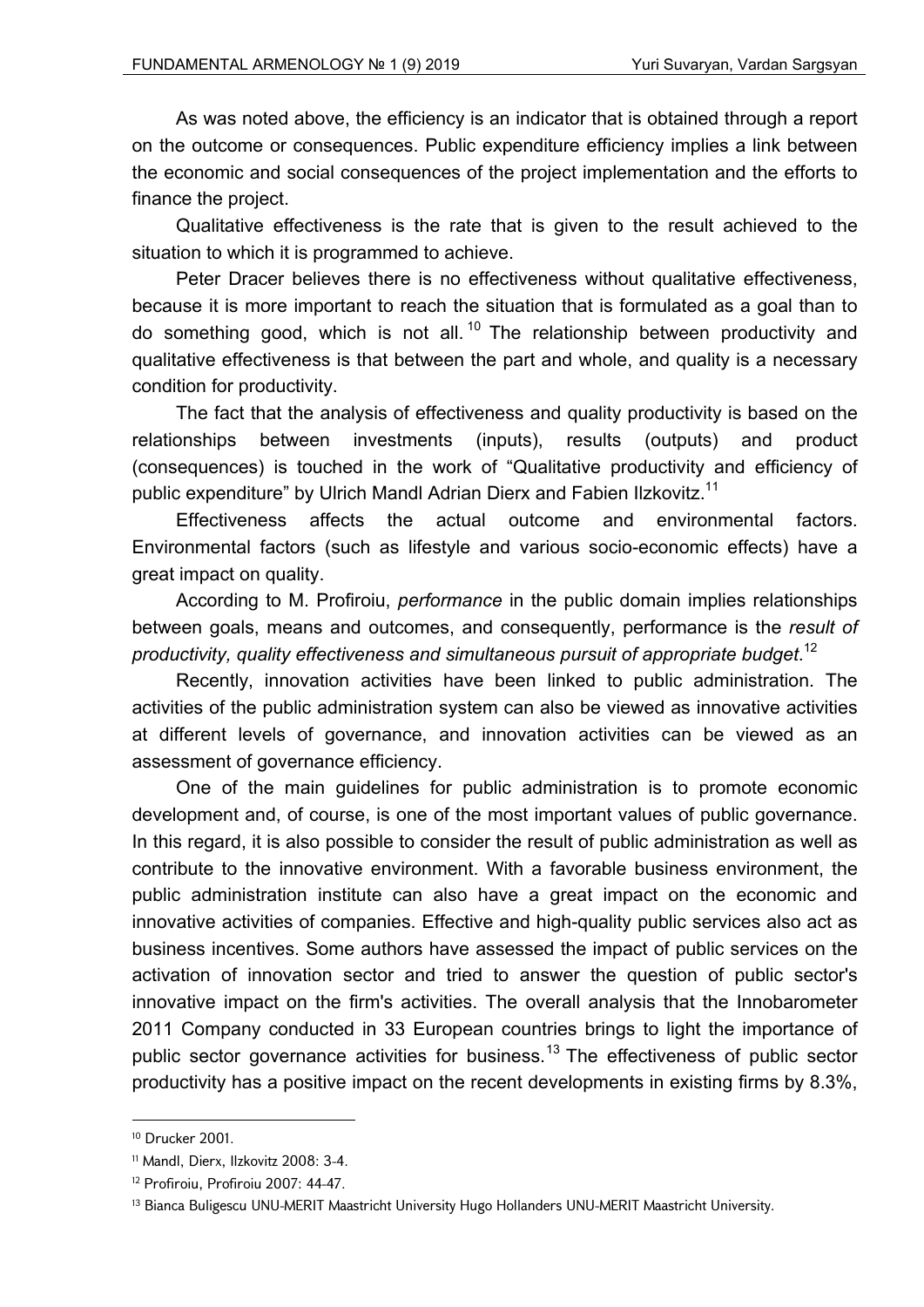but this does not have an impact on economic indicators and sales growth. Public innovation is a factor that positively affects the economic growth and welfare of the citizens, but the assessment and measurement of these impacts are seen as a rather complex problem.<sup>14</sup>

The public administration system also has a regulatory function as it forms rules and regulations for public policy implementation. A number of studies on public administration are primarily concerned with organizational types and models, the nature of the bureaucracy and their consequences, state governance reforms, and the types of state governance systems. Quantitative assessments of the above functions are related to complexes. Economic research on public governance is focused first and foremost on the evaluation of effectiveness and qualitative effectiveness of the policy implemented or to be implemented through the use of classical assessment methods and cost-benefit models. The main difficulty in measuring public sector innovation impacts is the diversity of public sector services and policies, as well as the diversity of agencies and agencies responsible for implementing stakeholders and outcomes. The diversity of government policies and services that have different outcomes create difficulties for a single assessment $15$ .

Innovations in public sector management can take place at different levels and with different manifestations; those are processes within public administration and public sector institutions, in policy and regulation, in public disclosure, in revenue generation (tax system, public enterprises), in public services and commodity delivery (such as education), in infrastructure and financial support (introduction of new projects, such as innovative fiscal investments), in systemic innovations<sup>16</sup>.

At present, a wide range of economic research has been undertaken in the field of public innovation evaluation that analyzes the procurement of goods, regulations, knowledge, research and experimental development, as well as innovation, employment, sales growth, export, business innovation and impact of productivity analysis.<sup>17</sup>

Economic research is supplemented by political science studies that also affect the effects of the e-government.<sup>18</sup> The main provisions of economic studies come in particular to comparative analyzes. Implementation of public policy and state programs can lead to both positive and negative economic implications, for example, state support can promote or hamper private funding.<sup>19</sup>

<sup>14</sup> Windrum 2008.

 $15$  Ibid.

<sup>16</sup> Andersen, Henriksen, Medaglia, Danzinger, Sannarnes and Enemærke, 2010: 549-576.

<sup>17</sup> Aschhoff and Sofka 2009: 1235-1247; Crespi, Maffioli, Mohnen and Vásquez 2011: 1-88. Paraskevopoulou 2012: 1058-1071.

<sup>18</sup> Andersen, Henriksen, Medaglia, Danzinger, Sannarnes and Enemærke, 2010: 549-576.

<sup>19</sup> Crespi, Maffioli, Mohnen and Vásquez 2011: 1-88.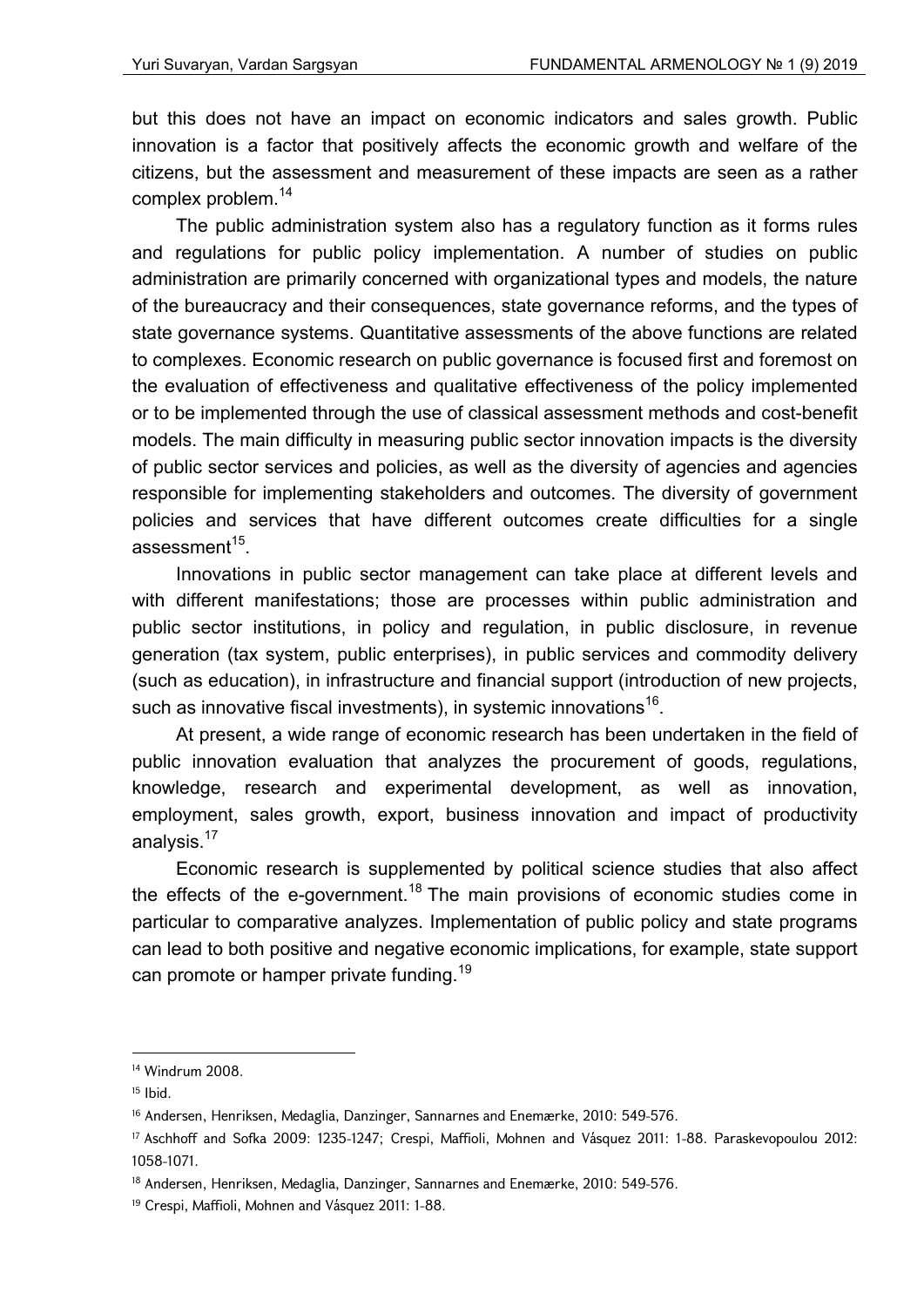The Institute for Franchising Systems and Innovative Research<sup>20</sup> (2004) analyzed the regulatory impact of innovation, based on a survey of 250 European companies. The survey found that the most effective programs of public service innovation are related to health and safety.

The government is both the main provider of public services and consumer spending in areas such as defense, education, or healthcare. As consumers, governments can act as consumers of innovations that enable companies to learn and improve their products and quickly reduce costs. $^{21}$  Public demand can also lead to private demand.

Thus, it is possible to summarize that the economic (quantitative) effectiveness of public administration in international practice is suggested to be evaluated by the total labor productivity ratio, comparing output results to access resources. $^{22}$ 

And the full performance or factor productivity indicator (A) is recommended to measure the following formula. $^{23}$ 

$$
A = \frac{GDP}{PW + ME + AMR + I. DF}
$$

**Where** 

GDP - the gross domestic product in the given period expressed in the form of money,

PW - the main and additional payment of workers in the public governance system,

ME – all material expenditures which took place in the process of public, governance,

AMR - Amortization of main resources, including the annual depreciation of administrative buildings, technical facilities of the governance,

I – the volume of unfinished investments necessary for the construction of buildings and technical facilities,

DF – discount factor.

The proposed version of the quantitative performance indicator is also applicable to microcirculation. In that case, the outcome may be estimated by the volume of sales (services), and the costs can be calculated for the same entities as organizations.

Qualitative effectiveness of public management can be assessed by different approaches. The literature describes assessment models based on different indicators.

<sup>20</sup> https://www.fraunhofer.de.

<sup>21</sup> Aschhoff and Sofka 2009: 1235-1247.

<sup>22</sup> See, for example, Mescon, Albert, Hedouri 2004: 48-50.

<sup>&</sup>lt;sup>23</sup> For Justification of the measurement of full labor productivity see Suvaryan 1987: 41-60. In terms of public administration, the resolution has been amended to clarify the necessary changes (See Suvaryan 2016: 307- 309).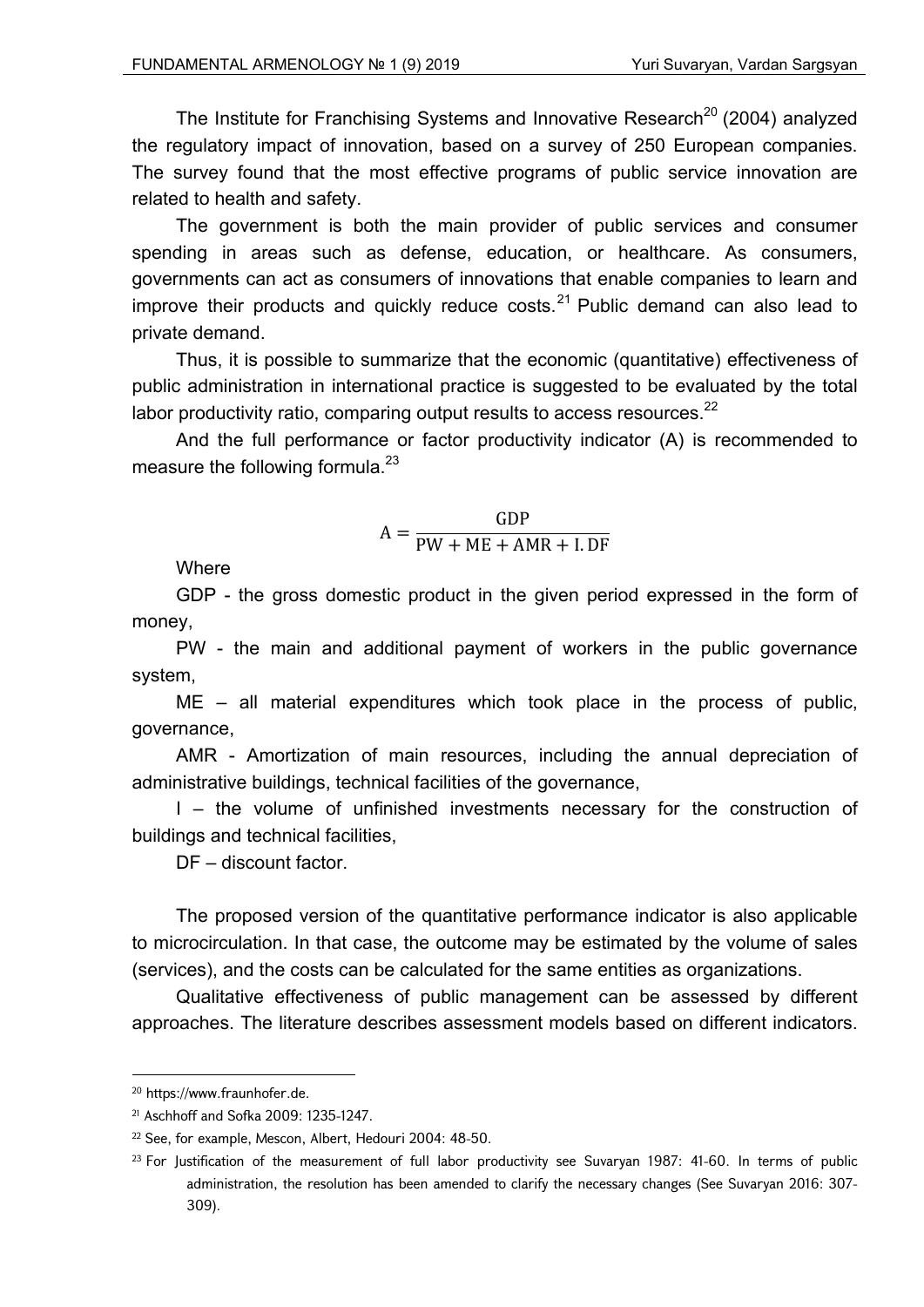In the article "Public sector efficiency: an international comparison",  $24$  the authors propose a measure of the overall effectiveness of public sector, which is derived from seven indicators, each of which has been developed from the combination of separate indicators.25

Three indicators that describe the potential performance, four performance indicators (education, health care, public infrastructure, administration) and actions that reflect the objectives of public administration bodies (sustainability, distribution, and economic performance) were proposed.

The so-called "assessment" function developed at the level of EU member states can be considered as a practical tool. We have to disclose this function, which defines the public sector performance based on the proposed indicators. The evaluation function contains seven indicators, indicators for four capabilities, and three benchmarks. However, each indicator consists of a variable number of indicators that are equally weighted in the structure of integral indicator. The main methodology is represented by the following formula:

PAI26 =A1\* X1 + A2\* X2+ A3\* X3+ A4\* X4+ A5\* X5+ A6\* X6+ A7\* X7, where

Ai = weight or significance factors,

xi = the indicators of the public administration body's harassment are:

This assessment can be applied to comparisons of public administration bodies in different countries or regions, as well as the effectiveness of public governance dynamics based on these indicators.

Describe performance indicators.

X1 = Administration consisting of 4 criteria: corruption (The Corruption Perceptions Index used for the quantitative assessment of this indicator, calculated by the International Transparency Agency); red ribbon (the following indicators used for the quantitative measurement of this subcategory: Starting a Business, Ownership and Construction Permits that were built and calculated in the Doing Business Annual Report); the quality of the judicial system (the measure of efficiency of the judicial system used in the measurement of this indicator published in the annual Doing Business report); shadow economy (this subcategory shows the percentage of GDP in the shadow economy and is based on OECD reports).

X2 = Education, consisting of 2 indicators, involvement of secondary schools taken from UNESCO statistics and educational achievement, which was built by EU member states in 2006; PISA's Science, Mathematics and Reading Tests, based on the results obtained. The PISA test evaluates the results of the 15-year-olds in three domains.

X3 = healthcare, consisting of 2 indicators, child mortality and life expectancy, both counted and integrated by the World Health Organization.

<sup>24</sup> Afonso, Schuknecht, Tanzi 2003.

 $25$  Ibid.

<sup>&</sup>lt;sup>26</sup> Public Administration Index.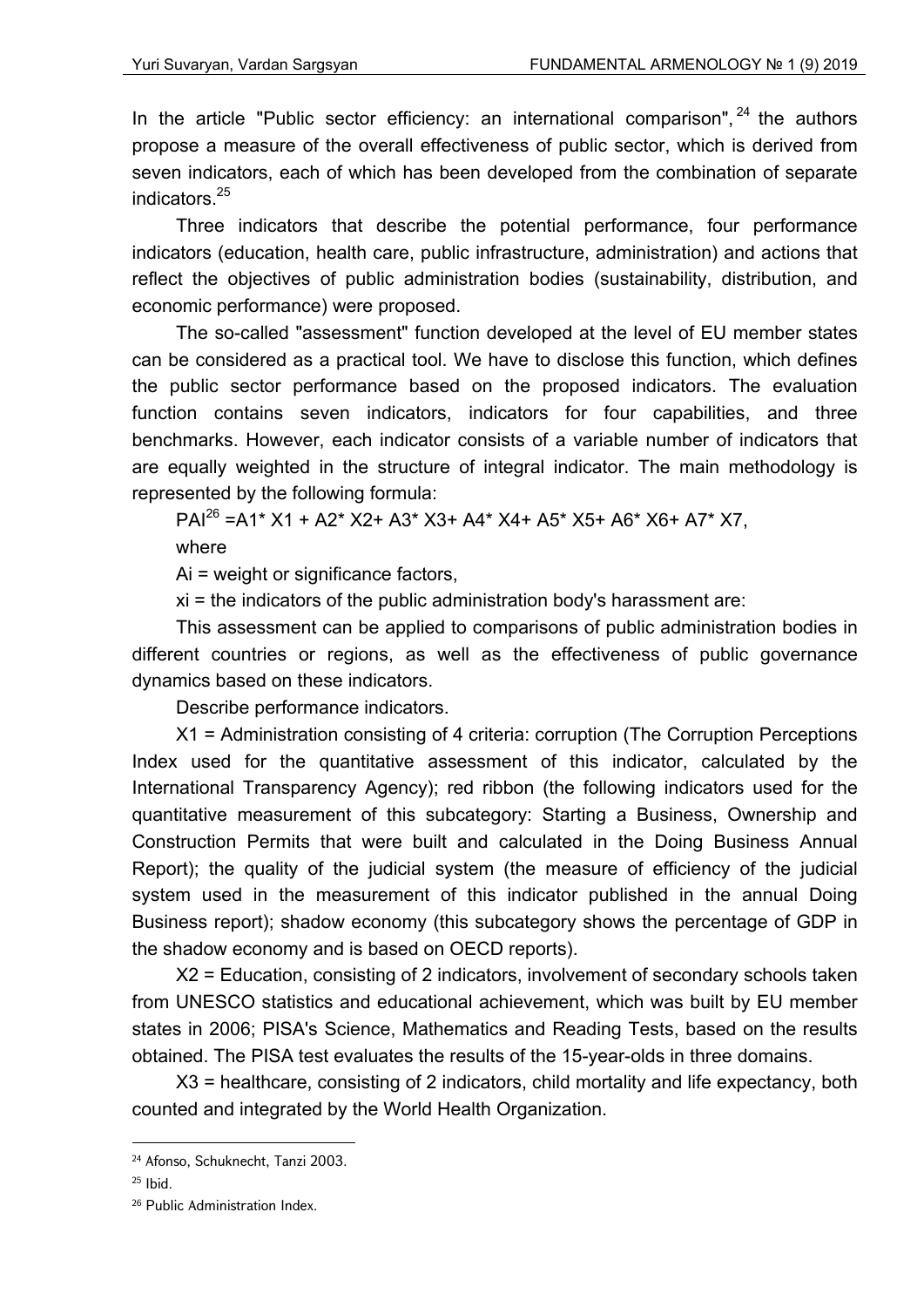X4 = Public Infrastructure, which has one subdivision for quality communications and transport infrastructure and its quantitative use, we have used the results published by the World Economic Forum.

X5 = Distribution, based on one indicator, the inequality of income distribution, the ratio of 20% of the highest income to the total income of 20% of the nation's lowest income, using the data published by Eurostat.

X6 = stability, indicator based on equal weights of the following two indicators: GDP growth and inflation.

X7 = economic performance, based on three indicators, GDP, GDP growth and unemployment for the last 10 years,

As mentioned, X1, X2, X3 and X4 are potential indicators, whereas X5, X6 and X7 represent the Musgravian Indicators.

The average EU value for public management index is 7.8628, and the maximum value is 12.2015, by any non-published Member State. The maximum value of the evaluation function was obtained in Luxembourg (9.8729), followed by Sweden and Finland with the values of 9.4834 and 9.1840 respectively, and these states are leaders in terms of public sector performance. On the opposite side were Bulgaria with 5,5382 points, Romania (5,57211) and Poland (6,3844).<sup>27</sup>

Decision makers should create effective economic programs to look forward to future socio-economic changes. In addition, the public sector decision makers should find the final outcomes and measurable impacts on the public sector performance. From a different point of view, policymakers should find ways to increase public sector performance by referring to the following priorities:

- 1. Ensuring economic stability,
- 2. Improvement of public infrastructure quality;
- 3. Increased managerial performance through anti-corruption, reduction of state bureaucracy, raising the quality of justice and sharp reduction of shadow economy,
- 4. Improving the quality of education;
- 5. Expansion of income distribution and reducing inequalities in income between different populations.

The methodology described above is, of course, comprehensive, but it has complications of information security, besides, it is not practicable to evaluate qualitative productivity in separate units of public administration. The logic of the methodology does not fully address the important issues of performance of predetermined criteria and indicators, their justification, as well as the management quality indicators.

That is why there are other methodological principles for assessing qualitative effectiveness that will try to supplement the above gaps.

In terms of public administration, it is essential that a legislative framework has been created to ensure the effectiveness of public administration and local self-

<sup>27</sup> Afonso, Schuknecht, Tanzi 2003: 10-12.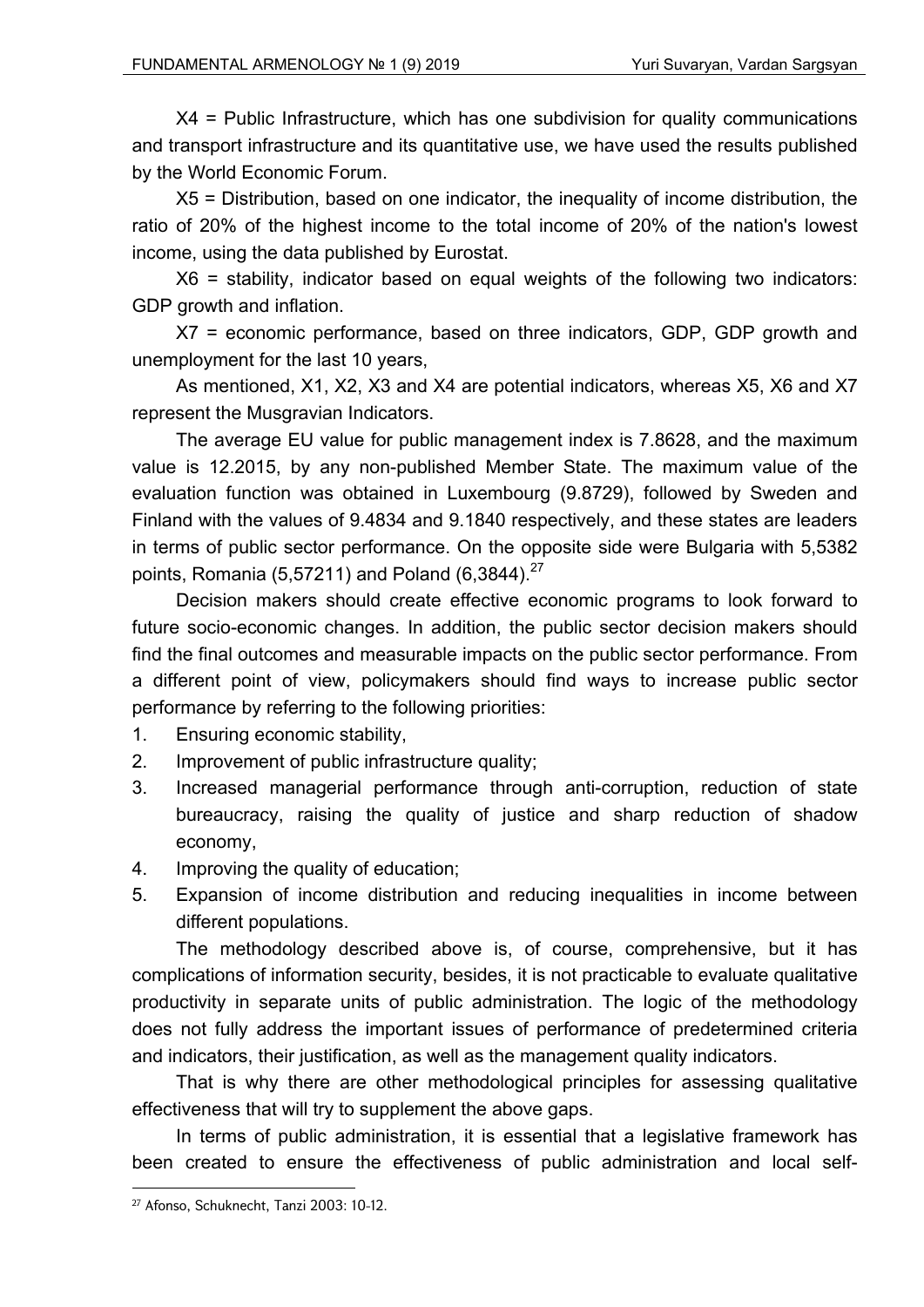government, the establishment and functioning of civil society institutions, and the free development of business. The answer to the questions mentioned above may be reached through the examination (comparative) expertise of the legal field and other regulatory arrangements, or, as mentioned above, by means of evaluation of binary classifier. For this purpose, a coordinated list of key indicators is proposed (Table 1).

In addition, the issue of deviations from strategic targets and current targets is highlighted. The relevance of the country's development strategy and oversight of the results, the living standards of the population and the development of social services are crucial (Table 1).

According to the above, deviations can be assessed as "ineffectiveness" of public administration. Management effectiveness can be described by means of an integral deviation index, for which the following approach is proposed: First and foremost, the relative deviation of the absolute value of the performance is calculated for each indicator $^{28}$ .

$$
K_i = \frac{|\text{Ni}-\text{Ri}|}{\text{Ni}},
$$

where Ni is the target indicator, Ri is performance.

It is proposed to estimate the general relative deviation by the weighted average arithmetic mean of the absolute values of deviations by the following formula:

$$
K_{com} = \frac{\sum_{i=0}^{n} K_i Ai}{\sum Ai}
$$

where,

1

 $K_i$  is the deviation of i in the index,

Ai's i indicator is significant in the public management system, which can be calculated with different approaches. The experimental method commonly used is often used in the absence of information or incompleteness of the information. The greater accuracy can be achieved by using the methods based on mathematical statistics tools techniques.

According to this approach, the cumulative correlation coefficients between the X indicators and the GDP or the individual general economic indices are calculated. The latter will evaluate the significance of the X values based on which the coefficients will be calculated. Elasticity coefficients can also be taken as the basis. The coefficients can be determined by the correlation coefficient or the ratio of elasticity coefficients.

<sup>&</sup>lt;sup>28</sup> In the described method, the indicators of Groups 3 and 4 are presented in Table 1.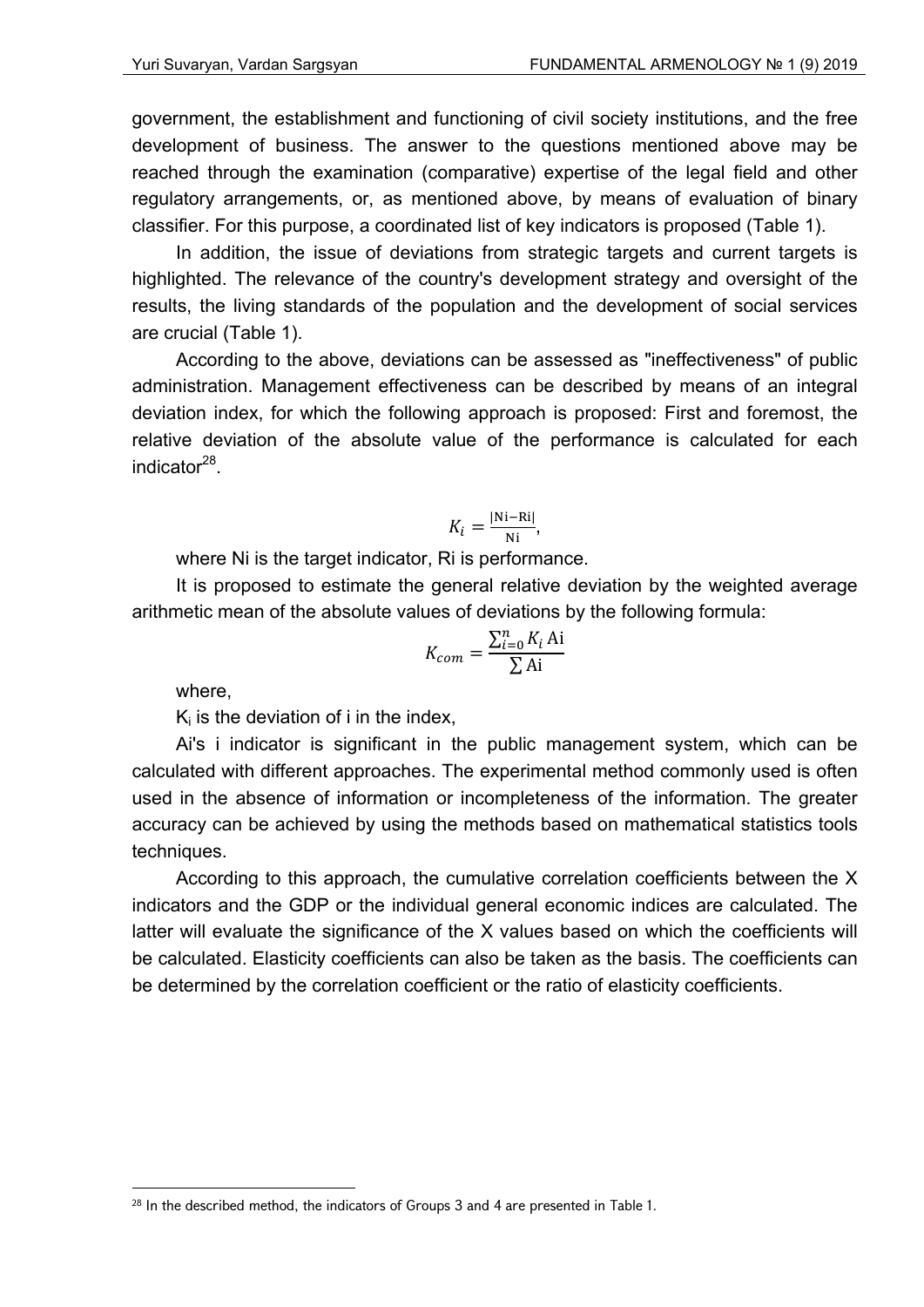Table 1

Key Performance Indicators for Public Administration Quality Assessment:

|    | <b>Public Administration System</b> | <b>Quality Assessment Indicators</b>                  |
|----|-------------------------------------|-------------------------------------------------------|
|    | <b>Components and Outcomes</b>      |                                                       |
| 1. | Legislative bases of public         | 1.1. The relevance of the Constitution                |
|    | administration (with expert         | 1.2. The existence of a law on local self-            |
|    | score)                              | governance                                            |
|    |                                     | 1.3. The independence of the judiciary                |
|    |                                     |                                                       |
| 2. | Legislative prerequisites for the   | 2.1. Availability of the legislative field (score of  |
|    | establishment of civil society      | expertise)                                            |
|    | institutions and their              | 2.2. Freedom of Speech Factor:                        |
|    | enforcement;                        | 2.3. Freedom of Press Freedom:                        |
|    |                                     |                                                       |
| 3. | <b>Justification of Country</b>     | 3.1. The actual and planned GDP growth rates          |
|    | Development Strategy and            | 3.2. The relevance of the state budget revenues       |
|    | <b>Outcome Control</b>              | and expenditure inventory and program                 |
|    |                                     | indicators                                            |
|    |                                     |                                                       |
| 4. | Living standards and social         | 4.1. Dividend<br>of<br>the<br>capita<br>income<br>per |
|    | services of the population          | population                                            |
|    |                                     | 4.2. Population employment                            |
|    |                                     | 4.3. Poverty level:                                   |
|    |                                     | 4.4. The volume of social expenditure<br>per          |
|    |                                     | capita (trade, health, education)                     |

So we will have a qualitative and quantitative assessment. In addition, it is necessary to adjust the allowable amount of deviations by expert assessment, for example,

## $0.03 \leq K_{com} \leq 0.1$

By the way, the deviation beyond the range is negative because it proves the baseless forecasts, inaccurate evaluations of external and internal environment, and insufficient organizational efforts.

The methodologically described principles are applicable to evaluating the quality of public administration and management of organizations. For the micro level, there will be some adjustments in the indicators.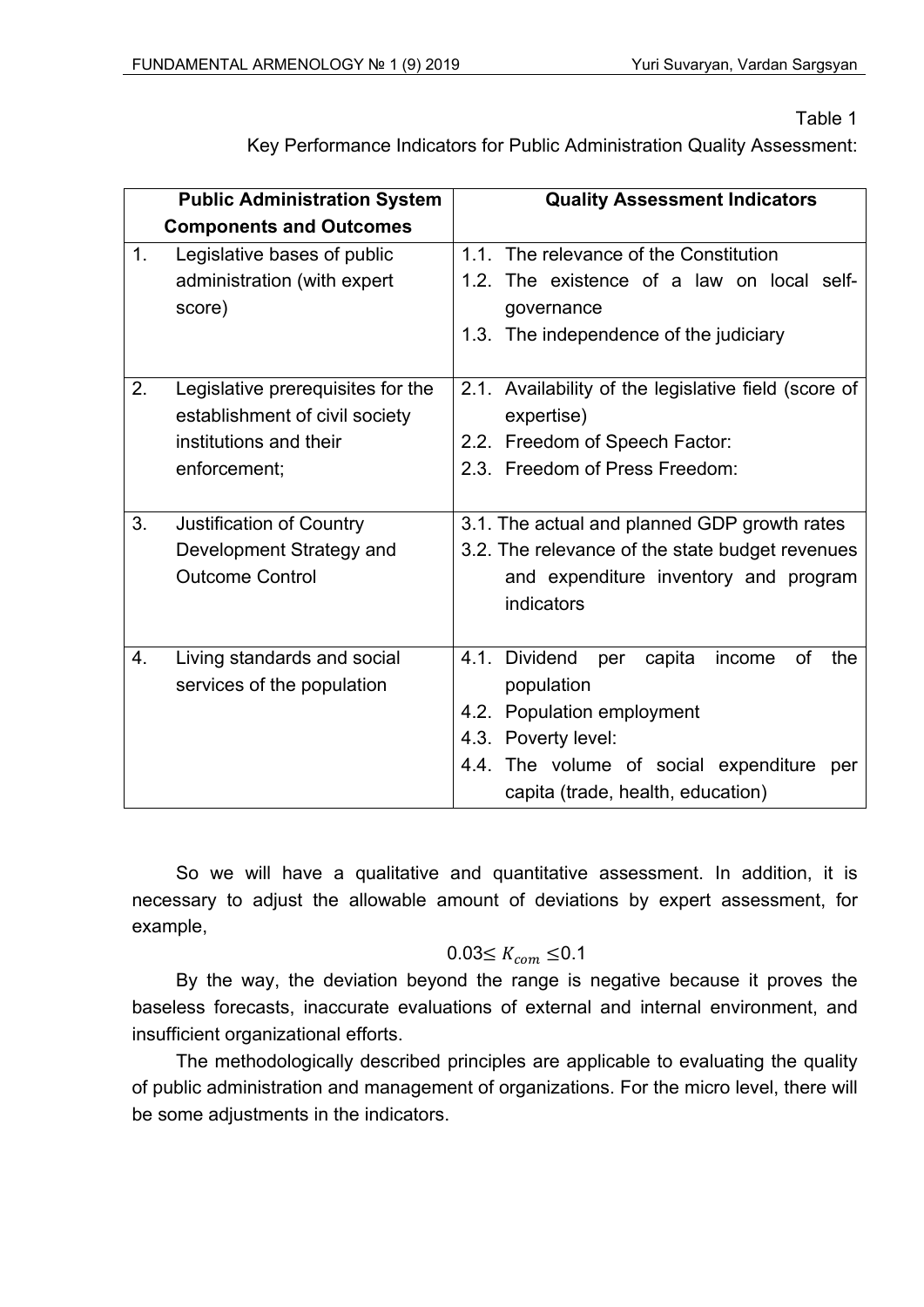## **BIBLIOGRAPHY**

- 1. Afonso A., Schuknecht L., V.Tanzi 2003. Public sector efficiency: an international comparison, European Central Bank, Working Paper No. 242/July.
- 2. Andersen K. N., H.Z. Henriksen, R. Medaglia, J.N. Danzinger, M.K. Sannarnes and M. Enemærke 2010. Fads and Facts of E-Government: A review of Impacts of Egovernment (2003-2009), International Journal of Public Administration, 33 (11), p. 549-576.
- 3. Aschhoff B. and W. Sofka 2009. Innovation on demand Can public procurement drive market success of innovations?, Research Policy 38, p.1235-1247.
- 4. Crespi G., A. Maffioli, P. Mohnen and G. Vásquez 2011. Evaluating the Impact of Science, Technology and Innovation Programs: A Methodological Toolkit, Inter-5. American Development Bank Technical Notes, p. 1-88.
- 5. Daft R.L. 2006. Management, Saint Petersburg (in Russian).
- 6. Drucker P. 2001. Eficienţa factorului decizional (The efficiency of the decision makers), Bucuresti (in Romanian).
- 7. Florio M. 2004. Evaluating the welfare impact of the British privatisations 1979- 1997, MIT press.
- 8. Greiling D. 2005. Performance measurement in the public sector: the German experience. International Journal of Productivity and Performance Management. vol. 54, No. 7, p. 551-567.
- 9. Hall D., Lobina E. 2005. The relative efficiency of public and private sector water PSIRU, Business School, University of Greenwich, September.
- 10. Koontz H., S. O'Donnell 1981. Principles of Management: An Analysis of Managerial Functions, vol. 1, Moscow (Russian transl.).
- 11. Mandl U., Dierx A., Ilzkovitz F. 2008. The effectiveness and efficiency of public spending, European Commission, Directorate General for Economic and Financial Affairs.
- 12. Mescon M., Albert M., F.Hedouri 2004. Basics of Management, Moscow (in Russian).
- 13. Neely A.D., Mills J.F., Gregory M.J., Platts K.W. 1995. Performance measurement system design - literature review and research agenda. International Journal of Operations and Production Management, Vol. 15, No. 4, p. 80-116.
- 14. Paraskevopoulou, E. 2012. Non-technological regulatory effects: Implications for innovation and innovation policy, *Research Policy* 41 (6), p. 1058-1071.
- 15. Profiroiu A., Profiroiu, M. 2007. Cadrul de analiză a performanţelor sectorului public (The analysis of public sector performances), In *Economie teoretică şi aplicată* 1 (506), p. 41-50.
- 16. Windrum P. 2008. Innovation and entrepreneurship in public services, in Windrum P. and P. Koch (ed.), Innovation in Public Sector Services, Edward Elgar, Cheltenham.